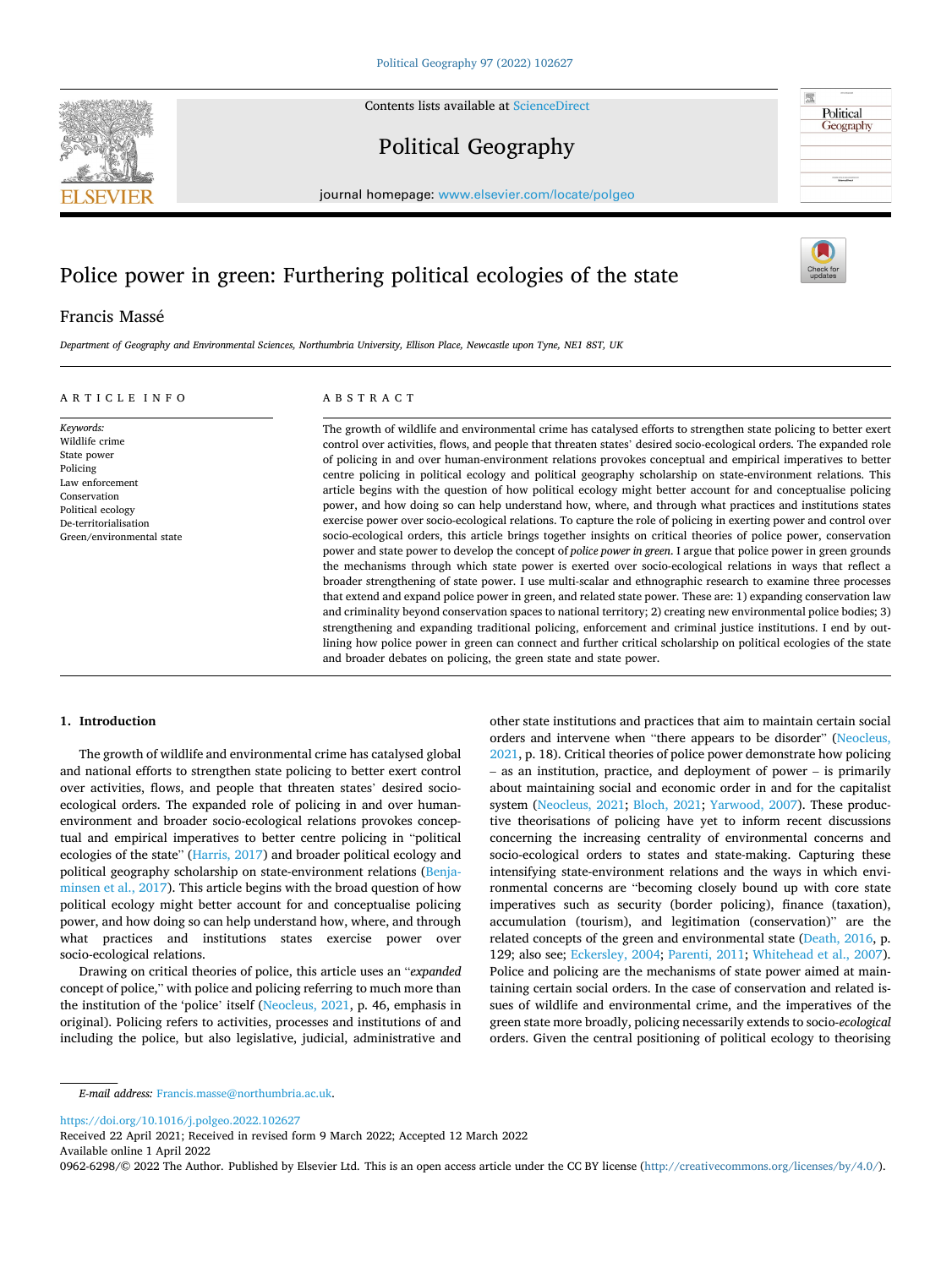and understanding state power and its relationship to environmental concerns ([Harris, 2017; Loftus, 2020](#page-8-0)), one might ask, 'Where are police and policing in political ecology?' Not to single out political ecology, in a call to pay more attention to policing and "state power in blue", [Coleman](#page-8-0)  [\(2016\)](#page-8-0) argues that political geography as a discipline has also paid little attention to how police and policing underpin the everyday functioning and relations of state power (also see [Bloch, 2021](#page-8-0); [Coleman, 2009](#page-8-0); [Neocleus, 2021\)](#page-9-0). How might police and policing underpin the green state, or state power in green?

To capture the role of policing in exerting power and control over socio-ecological orders, this article draws on theoretical insights into the relationship between police power, conservation power and state power to develop the concept of *police power in green*. I argue that examining and locating the practice of police power in green helps ground the mechanisms through which state power is exerted over socio-ecological relations in ways that reflect a broader strengthening of state power. More specifically, and drawing on a decade of research on conservation law enforcement and broader efforts to address commercial poaching and the illegal wildlife trade, this article argues that state efforts to increasingly police and control human-environment relations as environmental, more-than-environmental, and explicitly criminal concerns is resulting in the re-calibration, extension and expansion of the traditional organs of state policing power. Using multi-scalar ethnographic research from Mozambique to analysing global flows of international assistance, I detail three processes through which police power in green, and related state power and authority, become extended and expanded in the name of combatting wildlife crime.<sup>1</sup> These are: 1) expanding conservation law and criminality beyond conservation spaces to national territory; 2) creating new environmental police bodies, and 3) strengthening and expanding traditional policing, enforcement and criminal justice institutions to address wildlife crime. Each of these provides a grounded understanding of where, how, and through what practices policing of human-environment relations and the broader green state manifest in material, novel and often mundane ways far beyond the spaces and institutions of conservation. Police power in green thus provides a theoretical lens to approach, account for and critically examine the expansion of environment and conservationrelated power outside of the spaces and institutions traditionally associated with conservation to more traditional organs of state policing. It also helps critically examine how policing and its institutions are increasingly being brought into the conservation and broader environmental sphere.

As a conceptual tool that ties together threads about the exercise of police power, state power, and conservation power, police power in green dovetails productively with and responds to recent political ecology scholarship on locating (state) power in environmental and resource governance (Ahlborg & [Nightingale, 2018;](#page-8-0) [Svarstad et al.,](#page-9-0)  [2018\)](#page-9-0). It also draws on and contributes to understandings of state power as shaped by ever-evolving imperatives and challenges [\(Mitchell, 1991](#page-9-0); [Jessop, 2007](#page-8-0), [2017\)](#page-8-0), centring joint environmental-criminal concerns, like wildlife crime, as one such challenge. Specifically, this article contributes to locating and grounding the power of the green and environmental state in specific policing practices, institutions, and spaces, with what effects, and how and why these might be changing. The intervention of this article is thus less normative than it is about understanding and conceptualising the role and deployment of policing power in the emergence, development and practice of the green or environmental state. This is a necessary step in understanding evolving political ecologies of the state and related efforts to produce desired socio-ecological orders within and beyond state borders in response to

intensifying environmental concerns. It also sets the scene for future research into the implications of extended and expanded police power over human-environment relations for different human and nonhuman groups, especially as states seek to exert increasing control over intersecting environmental, criminal and security crises.

In the next section I bring together insights on state power and its relationship with policing and conservation. I focus on their articulations with theories of the green or environmental state to develop the conceptual foundation for police power in green. I then provide an overview of my ethnographic and multi-scalar research on policing wildlife crime in Mozambique and globally. Section Four locates and examines the strengthening of police power in green in response to wildlife crime from the global level to manifestations on-the-ground in Mozambique. I end by discussing how through its centring of police, policing and police power, police power in green can help political ecology and scholarship on the political geography of the environment more robustly contribute to broader critical debates on policing, the green state and state power more broadly.

# **2. Police power and the (green) state**

[Neocleus \(2021](#page-9-0), 46) draws a direct line between a critical theory of police and state power. He argues "any theory of police must involve a theory of state power; conversely, any theory of state power must necessarily consist of a theory of police." Any theory of the green or environmental state must thus account for and conceptualise how policing power factors into the operationalisation and performance of state power over human-environment relations. Given the centrality of the relationship between police power to state power, I take a step back to clarify my use of state power and the state. While there is a tendency to fall back on police or state power along Foucauldian sovereign, disciplinary or biopolitical understandings, "*any* one-dimensional analysis [of power] fails to account fully for modern police techniques" ([Johnson, 2014](#page-8-0), p. 19; emphasis in original). Drawing on [Johnson](#page-8-0)  [\(2014\),](#page-8-0) police power consists of all the above; it is about defining criminality, managing legality, and subsequent punishment of those breaking the law. Police power also consists of surveillance to discourage people from acting out of accordance with state desires. It is also biopolitical in that policing seeks to protect desired populations and socio-economic orders from threats. Recent work demonstrates the coming together of these various modes of power in conservation ([Fletcher, 2010\)](#page-8-0) and in the specific techniques used to police conservation space against poaching (Massé, 2020).

A focus on the exercise of power, the practices through which this occurs, and how these are shaped also underpin my approach to the state. Specifically, I turn to Jessop'[s \(2007\)](#page-8-0) and Mitchell'[s \(1991\)](#page-9-0) analyses that focus on the state less as a thing, and more on the exercise of state power as an effect of a bundle of practices shaped by social relations internal and external to the state and its institutions. As [Jessop](#page-8-0)  [\(2007\)](#page-8-0) argues, the "juridico apparatus" of states, including the police and its varying institutions and their exercise of power, are shaped by, respond to, and consist of interests and capacities external to the state itself. The exercise of state power, and how, where, and for what purposes, shifts as states and other social forces "redefine their priorities, expand or reduce their activities, recalibrate or rescale them in the light of new challenges […]" ([Jessop, 2007](#page-8-0), p. 6). [Jessop \(2007, 2017\)](#page-8-0) specifically mentions the importance of changing human-environment relations as part of broader social relations that require more thorough examination to understand state power.

Reflecting this flexibility of broader state power, police power and policing are similarly "ebbing and flowing, transforming along with changes in politics and society" ([Johnson, 2014,](#page-8-0) p. 24). As captured by the increasing theorisations of state-environment relations ([Harris,](#page-8-0)  [2017; Loftus, 2020\)](#page-8-0) and through concepts such as the green and environmental state [\(Death, 2016](#page-8-0), p. 129; also see; [Eckersley, 2004;](#page-8-0) [Parenti,](#page-9-0)  [2011;](#page-9-0) [Whitehead et al., 2007](#page-9-0)), environmental challenges and

<sup>&</sup>lt;sup>1</sup> Wildlife crime includes activities beyond poaching/illegal hunting and wildlife trafficking. I use the term to reflect terminology used by the conservation, law enforcement and policy community. For an overview of wildlife trafficking crimes, see [Wyatt, \(2021\)](#page-9-0).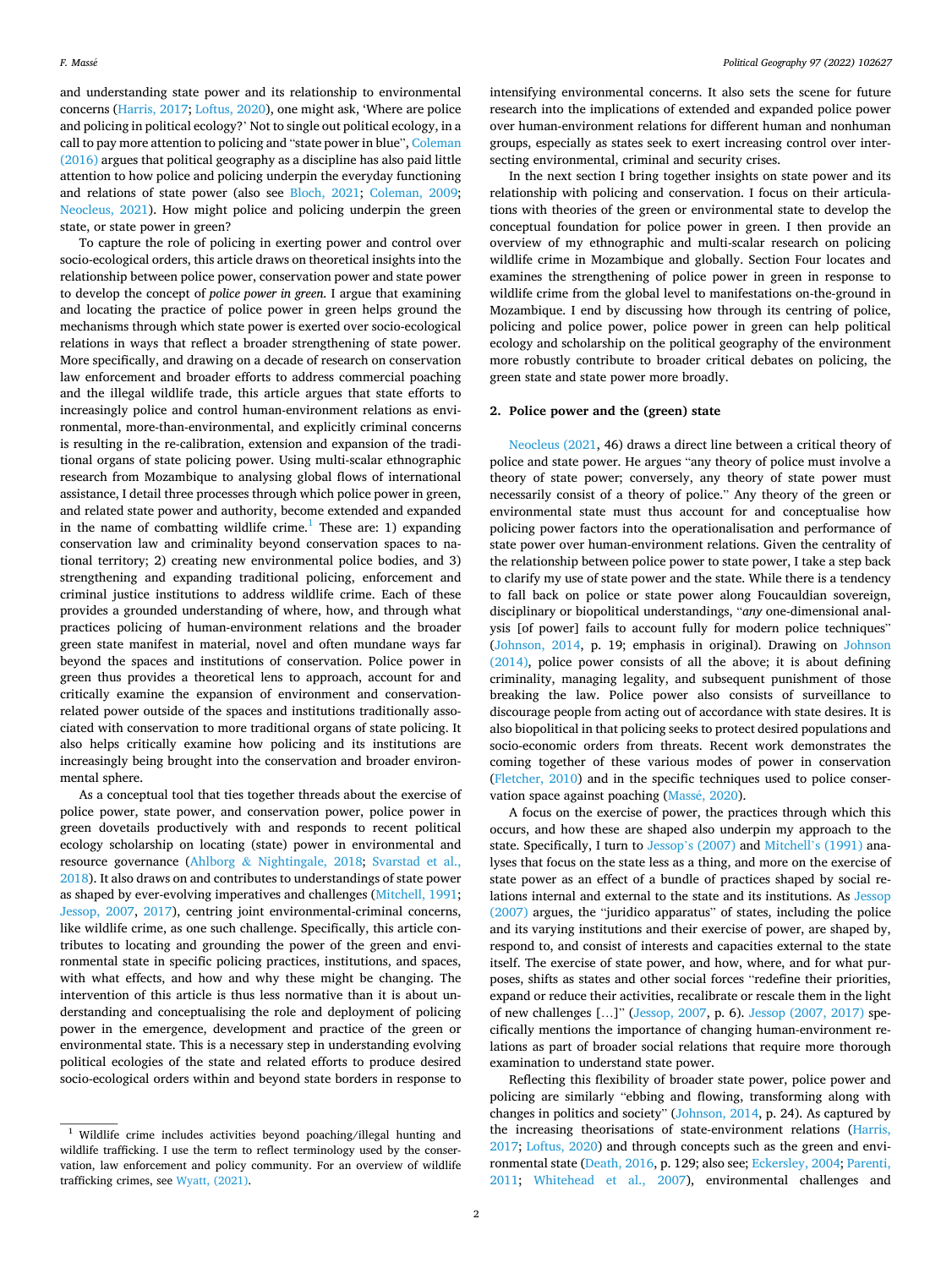specifically socio-ecological relations are one such set of interests, challenges and relations that are increasingly recalibrating and reshaping broader state and policing power and institutions. Police power in green can thus help develop the underdeveloped connections between state power, police power and practices of policing socio-*ecological* relations.

Related concepts of the green and environmental state refer to states in which environmental concerns are "becoming closely bound up with core state imperatives" and processes of state-making ([Death, 2016](#page-8-0), p. 129; also see; [Eckersley, 2004](#page-8-0)). Theoretical and empirical work on the green or environmental state help make sense of the relationship between states and the environment. One side of the relationship examines how environmental concerns, contestations, and the desire to exert control over these, are increasingly part of state-making and the practice of state-power [\(Death, 2016](#page-8-0)). Another side of the relationship concerns the state as environment making, as an entity that produces certain types of environments through its interventions or lack thereof [\(Parenti, 2011](#page-9-0); [Whitehead et al., 2007\)](#page-9-0). [Eckersley \(2004,](#page-8-0) 3), for example, argues any theory on the state-society-environment triad "must take, as its starting point, the current structures of state governance, and how such structures are implicated in either producing and/or ameliorating ecological problems." The green or environmental state thus extends the "resource-state nexus" [\(Bridge, 2014,](#page-8-0) p. 119) that highlights the co-production of the geographies of natural resources and state power to incorporate the broader co-constitution of state power and environments, inclusive of human-environment relations and socio-ecological orders.

The deepening intersections between state power and environmental concerns reflects Jessop'[s \(2007\)](#page-8-0) argument about the relationality of states and state power- or how the state and state power are not isolated; they are part of a broad set of socio-economic, political, and importantly ecological relations that they respond to, whether that be climate change, pollution or environmental crime like wildlife poaching and trafficking. In interventions to address (or not) environmental challenges, the existing and reconfigured workings of state power often become visible or locatable (Ahlborg & [Nightingale, 2018](#page-8-0); [Loftus,](#page-8-0)  [2020\)](#page-8-0). One such example is how the "coercive arm" of the state manifested in laws, their enforcement and broader policing and security apparatus - gets mobilised to protect the environment and punish environmental wrongdoers ([Eckersley, 2004,](#page-8-0) p. 7; also see Massé, 2020).

Existing geographical work on policing can offer further insights into the relationship between police power and state environmental power. Coleman [\(2016](#page-8-0), 76; [2009](#page-8-0)), for example, draws on feminist political geography and critical geopolitics to ground the abstract relationship between state and police power by examining the everyday practices of policing that "undergird" state power. He demonstrates that everyday practices of policing are central to understanding how state power operationalises and materialises in specific spaces and through specific actors and institutions. Further political geographical work on policing complements these insights by examining the spatial and territorial practices of policing and the use of force and surveillance to pacify suspected threats to the state, economy and maintain and secure a given socio-economic order [\(Adey, 2010](#page-8-0); [Bloch, 2021](#page-8-0); [Herbert, 1996](#page-8-0), 1997; [Johnson, 2014](#page-8-0); [Paasche, 2013](#page-9-0); [Yarwood, 2007\)](#page-9-0). Building on the premise that police and policing are the mechanisms of state power aimed at maintaining certain social orders, it follows that for the *green* or *environmental* state, this necessarily extends to socio-*ecological* orders. Despite offering a way to locate actually existing practices through which states seek to control human-environment relations and produce socio-ecological orders, policing as a concept for understanding the relationship between state power and the environment is underdeveloped. It is this exercise of (green) state power through (green) policing that this article is concerned with further critically unpacking and developing.

## *2.1. On conservation, the state, policing*

This relationship between green state power and policing emerges clearly in work that examines state power in, through and for conservation. Conservation areas are examples of spaces and environments bound up in the production of socio-ecological orders and state power that concern the (green) state ([Vandergeest and Peluso 1995;](#page-9-0) [Jacoby,](#page-8-0)  [2014;](#page-8-0) [Neumann, 2001;](#page-9-0) Dongol & [Neumann, 2021](#page-8-0)). Conservation areas are material, territorialised expressions of state power over human-environment relations. And while not always explicitly labelled as such, policing has long been central to this process. Much like tactics of spatial policing examined by political geographers ([Herbert, 1997](#page-8-0); [Yarwood, 2007\)](#page-9-0), conservation's common spatial manifestation in the form of protected areas works to expand and extend state power over people, resources, space and flows in those areas [\(Marijnen, 2018](#page-8-0); Bluwstein & [Lund, 2018;](#page-8-0) [Weldemichel, 2020](#page-9-0)). This is achieved through new conservation laws [\(Matusse, 2019](#page-9-0)), the subsequent extending of policing to areas previously "beyond the reach of law enforcement and other government agencies" ([Duffy, 2001,](#page-8-0) p. 2) and through "new, intensive, and often violent forms of policing and counter-poaching interventions that will empower new state structures and agencies" ([Death, 2016](#page-8-0), p. 129; also see [Margulies, 2018;](#page-8-0) [Mushonga](#page-9-0) & Frank, [2020\)](#page-9-0). Recent work brings insights from political geography of policing to understand day-to-day anti-poaching and conservation law enforce-ment as an example of policing protected areas (Massé, 2020; [McCla](#page-9-0)nahan & [Tyler, 2016](#page-9-0)). Drawing on geographies of policing, this work begins to capture the relationship between the practices and powers to control flows and bodies in and through protected areas and the workings of political ecological/geographical power of the state more broadly. Specifically, rangers and others tasked with policing protected areas and the human and nonhuman flows within and through them embody and deploy state power on-the-ground everyday over human-environment relations in conservation space; they are "petty environmental sovereigns" (Massé, 2020, 2). Examining the intersections of environment-related policing and traditional bodies of state policing can help locate conservation and broader green related policing power and those petty environmental sovereigns who wield it far beyond the spaces and institutions of conservation, wherever such power might be exercised.

Mirroring arguments concerning the green state, conservationoriented interventionism and the creation of protected areas often have non-conservation or non-ecological objectives related to control over valuable resources, taxation and accumulation [\(Cavanagh](#page-8-0)  $&$  Him[melfarb, 2014; Asiyanbi, 2016](#page-8-0); [Kelly, 2011](#page-8-0)), in addition to concerns like the quelling of national security and criminal threats, and the civilising, disciplining, and pacifying of populations deemed unruly [\(Muralidharan](#page-9-0)  & [Rai, 2020;](#page-9-0) Peluso & [Vandergeest, 2011](#page-9-0); [Ybarra, 2012\)](#page-9-0). States use the expanded policing and law enforcement that accompany protected area creation and maintenance, for example, to better control illicit cross-border trade and movement, including migration, smuggling, and importantly, wildlife trafficking [\(Devine, 2014](#page-8-0); [Duffy, 2001](#page-8-0); [Kelly](#page-8-0) & [Ybarra, 2016](#page-8-0)). Much like traditional policing has always been more about the state's desire to maintain certain social and economic orders than of crime control itself [\(Johnson, 2014;](#page-8-0) [Neocleus, 2021\)](#page-9-0), so to have spaces of conservation and their policing been tied up with diminishing threatening and producing desired ecological, but also socio-economic, orders linked to more traditional state imperatives that are not necessarily ecologically or conservation oriented.

Commercial poaching and wildlife trafficking is one such concern that has recently been elevated to an issue that intersects with other state concerns about crime, instability, security and the economy ([Gore](#page-8-0)  [et al., 2019;](#page-8-0) Massé & [Margulies, 2020\)](#page-8-0). The subsequent elevation of conservation to a higher state imperative of Big 'P' Politics has resulted in the deepened integration of the conservation and security sectors, often manifesting in the (para) militarisation and securitisation of conservation [\(Lunstrum, 2014; Büscher, 2018; Duffy, 2016; Mabele, 2016](#page-8-0);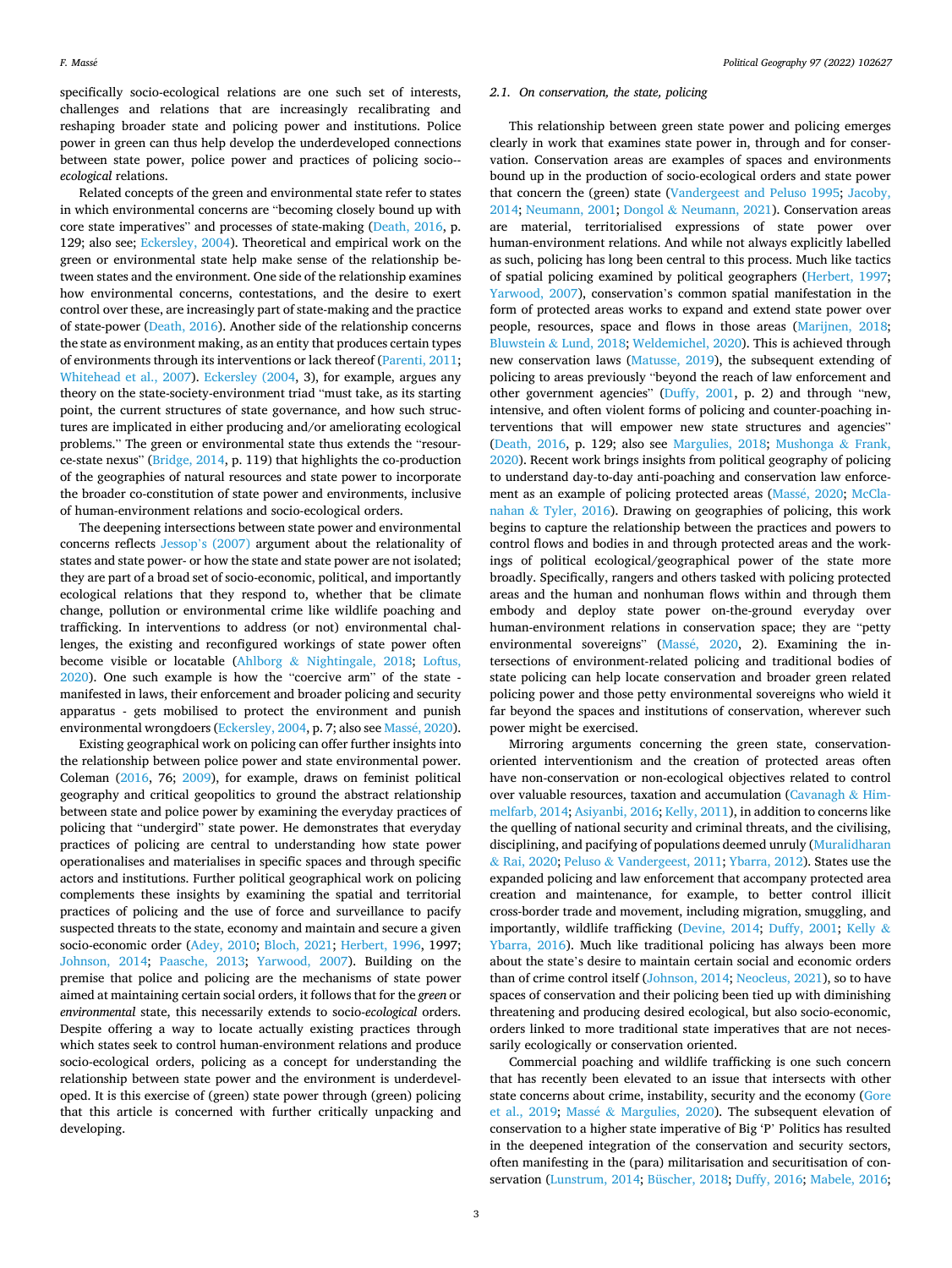[Marijnen, 2017;](#page-8-0) [Mushonga; Mushonga](#page-9-0) & Frank, 2020; [Ramutsindela,](#page-9-0)  [2016; Weldemichel, 2020\)](#page-9-0). These analyses demonstrate that as conservation concerns become entangled with broader state imperatives of security, crime and the economy (and related interests), the state brings immense power to bear on conservation spaces, and control over of human-environment relations within and around them through a militarized and securitized response.

It is here where police power in green builds on and complements existing work on conservation power and its relation to state power. While much political ecology of conservation productively highlights state conservation power in action, these analyses are largely limited to state power over and through the spaces and institutions of conservation, with much of the recent work focusing on the securitisation, militarisation and policing of conservation spaces, namely protected areas and the changing practices of conservation to a more heavy-handed antipoaching, law enforcement, and paramilitary approach. Analyses of the military and security sector's involvement also largely focus on their move into and around conservation space [\(Büscher, 2018](#page-8-0); [Lunstrum,](#page-8-0)  [2014\)](#page-8-0). Even where policing is drawn upon specifically, it still focuses primarily on the spatial policing of protected areas.

The focus on militarisation and securitisation often rightly centres the more violent and spectacular efforts to address these joint ecologicalsecurity/-criminal concerns. While policing, security and even militarisation exist on a spectrum and consist of many overlaps [\(Holmqvist](#page-8-0)  [et al., 2015](#page-8-0); Yarwood & [Paasche, 2015](#page-9-0)), policing power often manifests through less spectacular, often more mundane practices. It is often given a veneer of higher legitimacy than militarized or security approaches as policing often fits into broader discourses about reform and strengthening of the legal and criminal justice sector. This might make policing more palatable to a broader public, but no less capable of producing a state's desired socio-ecological orders. [Coleman](#page-8-0)'s (2016) call to pay attention to everyday practices of policing draws much needed attention to state power as not necessarily overtly violent, spectacular, obvious, monolithic, or eventful; state policing power and its expansion and extension might be small, incremental, and rather mundane. Even so, this collection of everyday, small practices can form part of a larger project of expanding and cementing the state's reach, authority and power to maintain social, and socio-ecological, orders. Shying away from centring policing as its own practice and power, and one that exists in relation and in complement to more forceful approaches can, however, "serve to maintain these distinctions and possibly obscure much-needed critical understanding of more mundane, nuanced, and less spectacular forms of policing" within the conservation and environmental spheres (Massé, 2020, 760).

As detailed below, over the past decade there has been an incremental building up and strengthening of conservation policing far outside of protected areas and environmental institutions to address wildlife crime that amounts to an expansion and extension of policing and its various institutions. This includes changes in law, establishing new police forces, expanded policing practices, and training and capacity building of investigators, prosecutors and judges, among others. These law enforcement and policing related practices constitute real and familiar embodiments of state power on-the-ground that contribute to shoring up the state's ability to control space, flows, activities, and human-environment relations; in short, to disrupt unwanted, and produce desired, socio-ecological orders. This is a converging of broader conservation and policing-related processes of state power. It is here where a critical theorising of police power, broader state power, and the environmental state coalesce to warrant further conceptual and empirical analysis.

# **3. Researching state power in green**

Tracing the strengthening of police power in green as a response to increases in wildlife crime emerges from multi-scalar and multi-sited research on anti-poaching, conservation law enforcement, and efforts

to address illegal wildlife trade (IWT) going back to 2012. My research was primarily focused in Southern Mozambique along the border with South Africa and its Kruger National Park, the epicentre of rhino poaching and efforts to address it. Over 10 trips I conducted research in the area every year from 2012 to 2019, except for 2017. Research included living in the Town of Massingir and surrounding villages, the heart of the rhino poaching economy that lies adjacent Mozambique's Limpopo National Park, a conservancy of private reserves, and South Africa's Kruger National Park. I conducted brief periods of observation of anti-poaching and conservation law enforcement in 2013 and 2014 and spent six months in 2015–2016 living with and observing state and state-sanctioned personnel - rangers, environmental police and border patrol - tasked with policing rhino and elephant poaching.<sup>2</sup> I gained insight into their day-to-day practices of policing and securing protected areas and the logics of power that inform and shape these. During this time, I was confronted with the expanding practices and power of conservation policing well-beyond protected areas. These included roadblocks by environmental police, their presence at border crossings, and joint actions by various policing bodies in towns and villages. The expansion of the Mozambican state's efforts to address IWT compelled me to turn the analytical lens beyond spaces of conservation to nonconservation spaces, interests, institutions, and practices to what was happening in villages and towns, but also the legislature and judiciary, rural police camps, dirt roads, national highways, and the meeting rooms and hallways of state and non-state institutions, the latter referring to what [Corson \(2016\)](#page-8-0) calls corridors of power. I also conducted 34 interviews with a variety of actors involved in efforts to address poaching and wildlife trafficking. These included conservation area managers, rangers, environmental police officers, private security organizations, local authorities, officials from the National Administration of Conservation Areas, the Attorney General's Office, regional and global NGOs, and multilateral and bilateral donors supporting conservation and efforts to address environmental crime.

In 2018 I began to scale out my ethnographic research to understand how efforts to combat wildlife crime in Mozambique articulate with broader regional and global efforts. From 2018 to 2020 I conducted 27 interviews with various stakeholders in bi-lateral, multi-lateral and state agencies working to strengthen and support state law enforcement and policing responses to wildlife crime at home and abroad.<sup>3</sup> I also analysed international funding to strengthen state policing to address wildlife trafficking (Massé & [Margulies, 2020\)](#page-8-0). My understanding of global scale dynamics is complemented by ethnographic observations of a global conference that brought together donors, heads of state and the private sector to set an agenda for how to more effectively "end wildlife crime" through a law enforcement and policing-first approach (Massé et al.,  $2020$ .<sup>4</sup> What became clear throughout this research is that Mozambique is not an isolated case study. In many ways it is a microcosmic example of global efforts to strengthen and support policing responses to support conservation and combat wildlife crime. Mozambique speaks to and in many ways reflects a broader, more generalizable, global phenomenon of strengthening the role of traditional institutions of police power far beyond spaces and institutions of conservation to address wildlife crime. It is precisely these broad-scale efforts to strengthen and support policing over human-environment relations in specific countries and as a global project that demand further critical engagement from political ecology and political geography.

<sup>2</sup> Research on elephant poaching was largely focused in northern Mozambique.

<sup>&</sup>lt;sup>3</sup> See Appendix for a list of supporting and cited interviews. Interviews from 2012 to 2014 and those focused on poaching economy itself are not listed, but provide useful background. Not all interviews listed are cited directly. 4 This work was done in collaboration with several colleagues on the BIOSEC

project.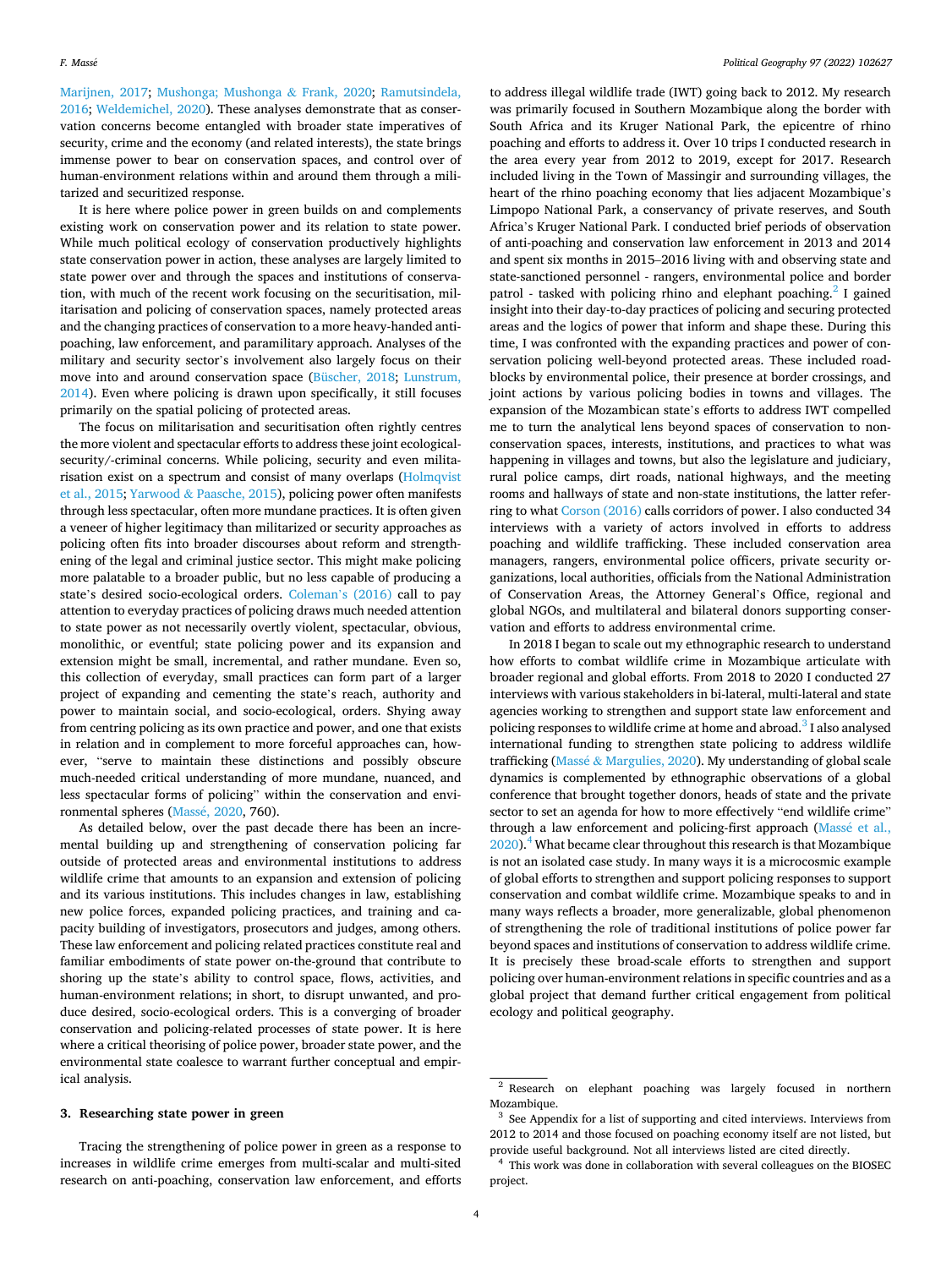# **4. A global effort to strengthen police power in green**

The strengthening of policing power to combat poaching and wildlife trafficking is a global agenda. For example, the International Consortium on Combatting Wildlife Crime (ICCWC) was launched in 2010 and brings together five "international organizations and agencies with mandates in law enforcement and criminal justice capacity-building" to provide support for combatting wildlife crime as a serious crime.<sup>5</sup> This includes, for example, the UN Office on Drugs and Crime's (UNODC) focus on "national capacity-building of law enforcement, judiciary, prosecution and legislation." From 2010 to 2016 donors provided \$253 million in international assistance to Asia and Africa alone to strengthen policing outside of conservation areas for the purposes of combatting wildlife crime. This includes supporting intelligence gathering on wildlife crime, establishing police and "operational units," "transnational law enforcement coordination" and strengthening the capacity of state agencies like the judiciary, customs and border control to more effectively police wildlife crime [\(Wright et al., 2016,](#page-9-0) p. 18). A further \$103 million supported legal systems to address wildlife crime.

These broad trends in strengthening policing to combat wildlife crime materialise across a variety of global programs. One example is the World Bank/Global Environment Facility's "Global Partnership on Wildlife Conservation and Crime Prevention for Sustainable Development", also known as the Global Wildlife Program (GWP), established in  $2015.<sup>6</sup>$  In its first year, the GWP allocated \$18.16 million to "strengthen [enforcement and judiciary] capacity", "establish wildlife crime units/ task forces", strengthen "investigation procedures and techniques" and support "interagency and international cooperation in law enforcement" ([World Bank, 2018](#page-9-0)). Further funding was allocated to develop and strengthen wildlife crime-related information and intelligence systems, "design and implement national [IWT] strategies and laws" and develop guidelines and procedures for wildlife crime sentencing and penalties ([World Bank, 2018](#page-9-0)). Some of the GWP's key achievements for 2020 include establishing "7 inter-agency coordination mechanisms" to combat wildlife crime, supporting "32 joint law enforcement operations" and establishing "10 new or revised legal instruments to strengthen wildlife conservation" ([World Bank, 2021\)](#page-9-0). The GWP provided more funding for initiatives aimed at strengthening state policing institutions and practices, broadly understood, than there was for more traditional anti-poaching in protected areas.

An analysis of funding from the United States Fish and Wildlife Service International Affairs similarly demonstrates that an increasing amount of overseas *conservation* funding has been allocated to support initiatives to strengthen policing capacity to combat wildlife crime (Massé & [Margulies, 2020\)](#page-8-0). The United States has similarly increased development assistance for policing wildlife crime outside of protected areas. From 2006 to 2011, US development funding helped develop ASEAN-WEN, a regional programme to strengthen wildlife enforcement networks (WENs) in Asia (Interviews, 2018a; 2018b). ASEAN-WEN was followed by Asia's Regional Response to Endangered Species Trafficking (2011–2016) that focused much more intently on law enforcement and policing of wildlife trafficking outside of protected areas, and then Wildlife Asia (2016–2021) that similarly focuses on trafficking (along with demand reduction). As one official explained, under Wildlife Asia they now work very little in protected areas but focus on strengthening policing capacity more broadly (Interview, 2018a). Another official commented on this shift to supporting more broad policing explaining how it is about "recognizing what's needed to be effective and work on that enforcement chain, whether it's just on simple forensic science to be able to get something to court or improving the legislation or training prosecutors and informing judges" (Interview, 2019h). Examples of strengthening policing to address wildlife crime are also found in the Global North. In the UK, for example, the National Wildlife Crime Unit was launched in 2006 "to assist in the prevention and detection of wildlife crime" in the UK.<sup>7</sup>

While these broad trends may be enough to make the case for a global project that is supporting police power in green, they do little to demonstrate how such efforts materialise on the ground, and how they extend and expand the ability of a particular state to exert power over socio-ecological relations. Put another way, remaining at the level of these broad trends does little to understand how and where police power in green is expanded and exercised on-the-ground in real ways. As Ahlborgh and Nightingale (2018, 383) argue, it is not enough for power to be left in the abstract, power "needs to be exercised to be realized." Understanding the exercise of conservation policing power in its everyday roll out and exercise is a necessary first-step to answering where and how police power in green is being expanded, exercised and with what effects. To make police power in green "more tangible" (Ibid. 383), I examine the materialisation of these macro trends and global project of addressing wildlife crime through the strengthening of conservation-related policing on the ground in Mozambique.

# **5. The practice of police power in green: strengthening conservation policing in Mozambique**

# *5.1. Extending and expanding police power in green I: de-territorializing conservation laws, criminality and policing*

The fight against IWT in Mozambique catalysed new conservationrelated legislation. In 2014, the Mozambican government passed Law  $N^0$  16/2014, popularly known as the Conservation Areas Law (CA Law). While part of a broad reform of conservation in the country, the CA Law was primarily driven by the need to address wildlife crime occurring within and across Mozambique's borders. The most high-profile aspect of the CA Law was updating illegal hunting from a conservation transgression punishable by a fine, to a crime with an 8–12 year prison sentence. As the 2014 CA Law applied only to conservation areas, there was substantial debate among conservation, policing, legal and justice system actors concerning the insufficient power it granted law enforcement and police to address wildlife crime (Interviews, 2015<sup>°</sup>; 2016a; u; g;k; 2018d; 2019f). The consequences of territorializing legislation to conservation areas was that the CA Law de facto territorialised criminality or unwanted activities outlined in the law to these spaces. It thus did little to address activities and relations, such as the possession and trafficking of wildlife and wildlife products, that might occur *beyond* the territory of conservation areas.

As noted by many participants in the law enforcement, conservation and criminal justice sector, this lacuna hamstrung the power of rangers, police and the state in general to tackle wildlife crime (Interviews, 2015o; 2016a; u; g;k; 2018d; 2019f). For one, it is incredibly difficult to catch a poacher in the act of hunting. Second, and relatedly, there was nothing in the 2014 CA Law to deal with accomplices, porters, transporting, selling, or buying wildlife products; it focused on the act of illegal hunting, not the flows of trafficking, related activities and broader socio-ecological relations that constitute wildlife trafficking and environmental crime more broadly. Law enforcement, policing and criminal justice officials were thus often without mandate, and powerless when trying to arrest and prosecute these activities that are core to wildlife crime that the state wanted to curtail.

To address this weakness in ability to police illicit human-wildlife relations, Mozambique's Attorney General's Office, working with bilateral and multilateral development donors, revised Mozambican law to strengthen mechanisms through which the state - via the police, law enforcement and criminal justice sector - could pursue and arrest people

 $^{\text{5}}$ <https://www.unodc.org/unodc/en/wildlife-and-forest-crime/iccwc.html>.  $^{\text{6}}$ https://www.worldbank.org/en/programs/global-wildlife-program/overvi [ew.](https://www.worldbank.org/en/programs/global-wildlife-program/overview) 7 <https://www.nwcu.police.uk/how-do-we-prioritise/priorities/>.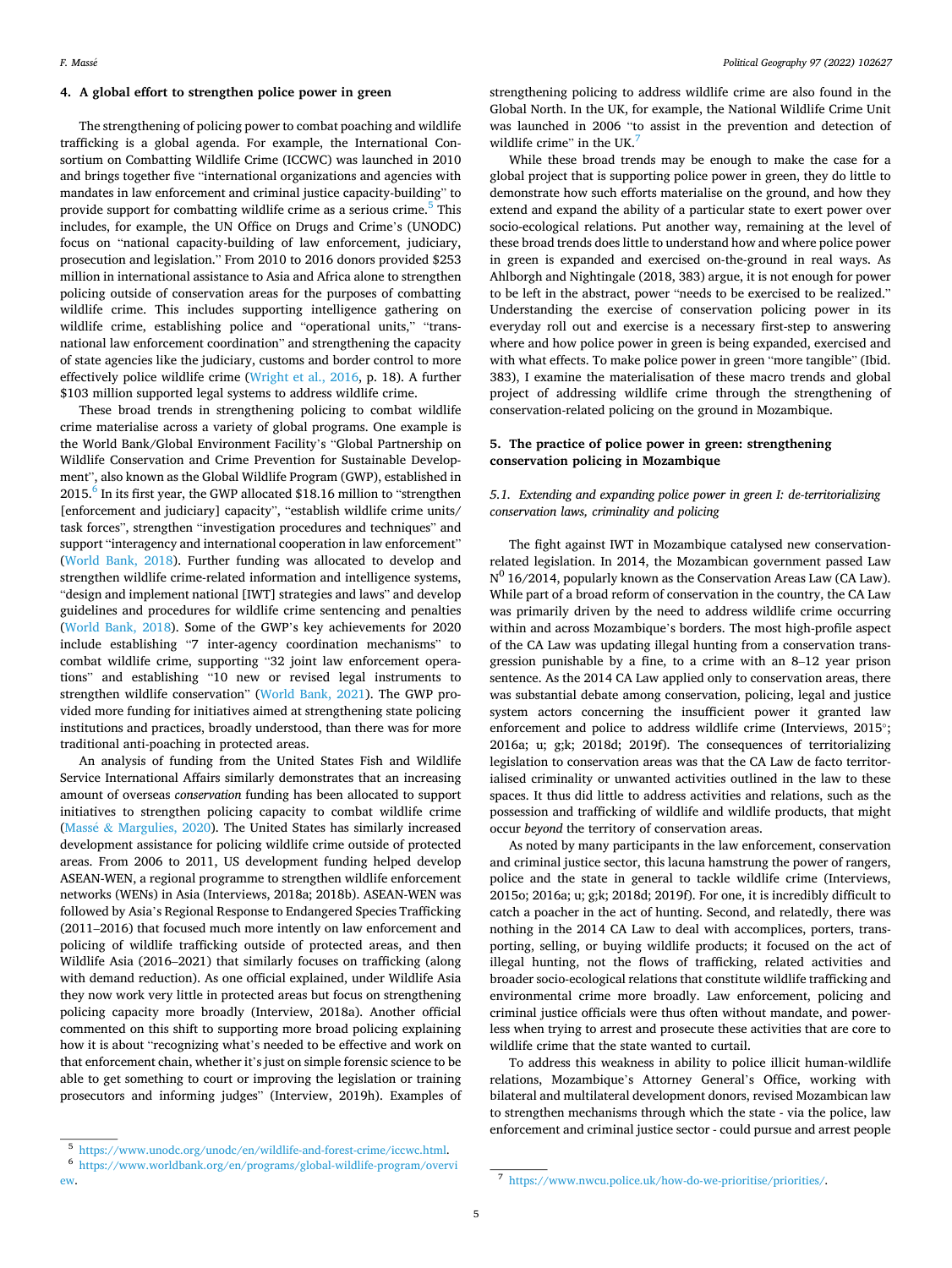outside of conservation areas and under a far broader scope than poaching. First, while the CA Law only pertained to conservation areas, a subnational territory, the Mozambican Penal Code applies to all national territory. The Mozambican state revised the Penal Code to harmonise it with the new conservation-related crimes and penalties in the 2014 CA Law. Legislation pertaining to poaching or conservation crimes thus became de-territorialised from conservation areas and conservation law. One Mozambican judge explained that with the broad criminalisation of poaching under the Penal Code, legal authorities could use articles within it that are sufficient to arrest and prosecute those who are in possession of wildlife products and who are involved in the transporting, selling, buying of such products, handling of related money, and supporting poachers (Interview, 2016k). The second way in which conservation law was expanded beyond the spaces of conservation was to revise and reform the 2014 CA Law itself. Lei 5/2017 de 11 de Maio updated the 2014 CA Law to further criminalise involvement in poaching and the wildlife trade beyond the act of killing to include possession, transportation, and sale of wildlife products, among other activities and relations that extend beyond conservation areas.

Expanding and extending the mandate of conservation law enforcement (and enshrining it in national law) mirrors broader trends in policing to move away from strict spatial policing to a policing of flows and relations ([Adey, 2010\)](#page-8-0). The CA Law became less focused on policing conservation areas or space, and more about policing human-wildlife relations, and specifically the various activities and flows constituting wildlife crime. Ways of relating to nature outside of the state's desired parameters or deemed a threat to certain socio-ecological and socio-economic orders are now rolled into the broader legal system and can thus be policed with relevant laws enforced outside of the institutions and spaces of conservation. These legal revisions underpin a tangible extension and expansion of policing power over human-environment relations by codifying in law (and criminalising) undesired ways of relating to wildlife independent of where in Mozambique they occur.

Specifying conservation and wildlife crimes in national criminal law like the Penal Code, sparked a major shift in the state's on-the-ground and day-to-day ability to effectively police and prosecute wildlife crime. Specifically, revising criminal and conservation legislation has repercussions for how we understand rangers and conservation law enforcement officials as "petty environmental sovereigns" through whom state power over human-environment relations works and is operationalised on the ground. Developed by bringing together Butler's (2006) "petty sovereign" and Fletcher'[s \(2010\)](#page-8-0) sovereign environmentality, petty environmental sovereign refers to rangers, conservation law enforcement officials or other state actors who have been delegated authority to protect nonhuman life and punish those who illegally enter protected areas (Massé, 2020). The updated 2017 CA Law and reforms to the Penal Code expand and extend the spatial and policing mandate of rangers and other law enforcement to protect nonhuman life and punish transgressors of conservation and criminal law beyond conservation space. It marks the expansion and extension of the authority of petty environmental sovereigns to exercise delegated power in the name of the socio-ecological orders beyond traditional conservation spaces and settings. These legal manoeuvres also extend this power to non-conservation/-environment related counterparts in other policing sectors, thereby expanding the body of petty environmental sovereigns to actors within traditional organs of state policing.

# *5.2. Extending and expanding police power in green II: creating new environmental police*

The strengthening, extension and expansion of conservation law has been accompanied by the creation of a new police force, the Policia das Recursos Naturais e o Meioambiente (PRNMA), commonly referred to as the Environmental Police, in 2014. The PRNMA is a national police force tasked with policing human-environment relations or maintaining socio-ecological orders; it is a new corpus of petty environmental sovereigns. The PRNMA is not under a conservation authority but falls under the Police in Ministry of the Interior. The initial creation of the PRNMA included the hiring, training, and deployment of 1500 environmental police officers throughout the country within and outside of conservation areas.

PRNMA officers have greater powers and authority than conservation rangers do. This includes greater powers of arrest, detainment, use of force, and investigations. Importantly, this authority and power of PRNMA officers extend outside of conservation areas in ways that those of rangers do not. Hence, while rangers are commonly and traditionally the frontline of conservation law enforcement and policing in conservation areas, PRNMA officers police wildlife crime, and are the frontline enforcers of conservation and environmental law, outside of protected areas and in broader national territory. As explained by one PRNMA Commander, their primary mandate is to "protect the environment and natural resources from illegal use both within and outside of conservation areas" (Interview, 2015a).

The PRNMA represents and wields state authority and power on-theground in tangible ways. It has operational bases throughout the country, often located outside of conservation areas and within or just outside of towns and villages where poaching and other illicit resource extraction, like mining and timber, is high. The PRNMA extends conservation policing outside of conservation area boundaries through roadblocks, ambushes, searches, and pursuit of poaching suspects. In reserves in the borderlands adjacent to South Africa, as well as in Niassa and Cabo Delgado, the rangers work and even live alongside PRNMA forces who do have the authority to arrest, use force, and enforce laws both within and outside of conservation areas. Even away from conservation areas, one must regularly pass through PRNMA roadblocks throughout the country on national highways, rural roads, and upon entering certain towns where they stop and search vehicles for wildlife contraband. In addition to ambushes and roadblocks, PRNMA officers follow up on intelligence and poaching activities to enter villages and arrest people. The PRNMA are also stationed at ports of entry and exit to prevent the import and export of wildlife products and arrest potential traffickers. Even without researching environmental crime and law enforcement in Mozambique, one is likely to come across the PRNMA. This visible expression of state policing power did not exist in fieldwork in 2012–2014. Once again, these practices de-territorialize, extend and expand the power of conservation policing from spaces of conservation to outside of them.

The PRNMA is not just any new state presence; it is a state policing body that visibly bolsters state policing power throughout the country from national highways and borders to the most remote areas where state law enforcement and related power has hitherto existed or been weak. Speaking to this newly expanded state presence, a PRNMA Commander and his forces in southern Mozambique explained that the biggest difficult they have in policing the area, the population and their relations with the environment is the historical lack of state presence, and specifically the lack of state police and law enforcement, in these areas (Interview, 2015a; h). The PRNMA, a police force formed specifically to police human-environment relations and combat wildlife and other environmental crime, is the first state police and law enforcement body that has existed in the area (Interviews, 2015a; h). Green policing is thus bolstering broader state (policing) power in areas where it was previously weak or non-existent.

# *5.3. Extending and expanding policing power in green III: strengthening traditional policing, enforcement and criminal justice institutions*

In the first few years of my research, it was widely accepted that the legal system, law enforcement, police, and judicial organs of the Mozambican state were ill-equipped to deal with wildlife and environmental crime (Interviews, 2015o; 2016a; b;d; g;k; l). Capacity, practices, processes, and knowledge related to wildlife crime and how to police it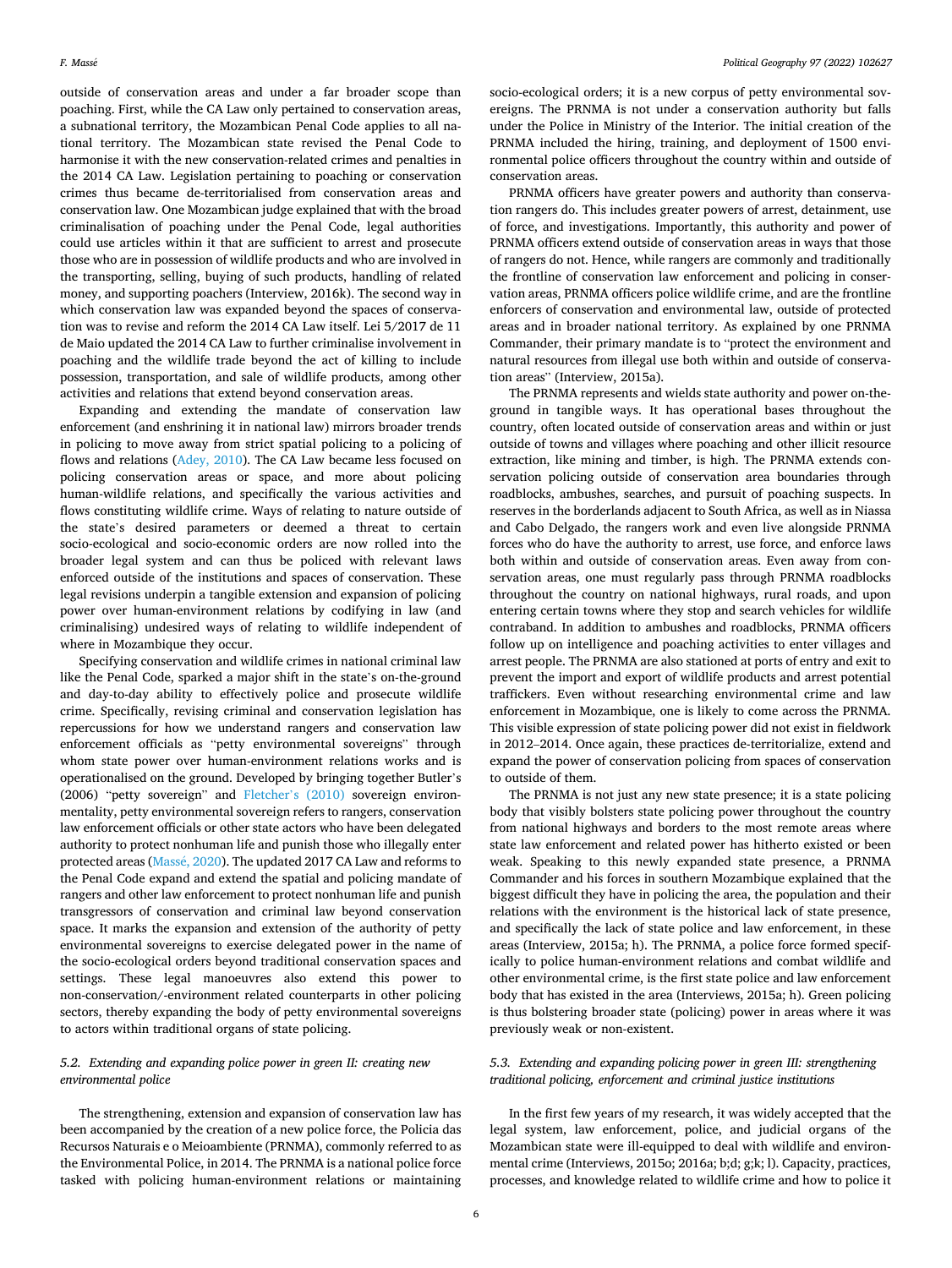were lacking across the conservation, police and legal sector. The urgency to address wildlife crime catalysed a broad strengthening of traditional organs of state police power not directly related to conservation, like its police and judicial bodies, to put conservation policing into practice.

How the mandate to combat wildlife crime is re-calibrating state power is made clear by looking at the top of what is arguably the pyramid of state policing power: Mozambique's Attorney General's Office (AGO). Part of the AGO's recent national strategic plan includes several items related directly to strengthening the state's ability to address wildlife crime (Interviews, 2016a; g;k;u; 2018d; p; 2019a-f; h). This has included institutionalising wildlife crime in law enforcement and criminal justice bodies through training customs, police, prosecutors and others to police the illicit use of biodiversity. This is the first time that wildlife crime had been on the agenda or been a focus for the AGO (Interviews, 2016a; g; 2018d). The AGO developed wildlife crime as a focal point, even hiring a technical advisor to coordinate on issues of wildlife crime and related capacity building (Interviews, 2016a; g; 2018d; 2019c), and appointing a senior prosecutor to work specifically on wildlife crime (Interview, 2019a).

While there are specifics about wildlife poaching and trafficking, the strategy was and continues to be about strengthening the policing of wildlife crime through a broader reforming and capacity building of the policing, justice and legal system in Mozambique, with targeted interventions focusing on wildlife crime. Some of this work includes things like training of prosecutors and judges and the development of investigative practices and protocols for wildlife crime, with much of this funded through conservation donors, but also international agencies related to policing and law enforcement like UNODC and INTERPOL. Whilst living with conservation law enforcement personnel in 2015–2016, I observed how the PRNMA and criminal investigation police lacked the knowledge and resources to process and handle the crime scene of a poached rhino carcass (Interview, 2016a; 2016u). This limited the ability of the state to arrest, detain and prosecute people suspected of being involved in rhino poaching. To rectify this, the government with support of donors embarked on a program to train police and investigators in wildlife crime. This has included the development of manuals and training on things like putting together a viable case for wildlife crime using proper evidence and investigative procedures. There have been subsequent rounds of training sessions with prosecutors, police, and customs throughout the country on the new CA Law and updated criminal code and how to effectively put together a wildlife crime case for prosecution.

There has also been a broader strengthening of Mozambique's prosecutorial and judicial institutions and capacity with regards to wildlife crime. Supported by donors, the AGO organized a national meeting with all prosecutors about wildlife crime and its importance, followed by the training of prosecutors and judges on the new laws so they, and the state, can effectively adjudicate and process wildlife crime cases (Interviews, 2016a; g;u; 2018d; 2019a; c). This moves the CA Law from a paper law to an effective instrument in the state's arsenal to combat wildlife crime. The AGO has also assigned prosecutors and judges newly trained and specialised in wildlife and environmental crime to districts in the country with high levels of these incidents. Prosecutors and judges are a newly strengthened dimension in the state's corpus of petty environmental sovereigns, embodying and wielding policing power in green alongside rangers and environmental police. Improving these officials' capacity to prosecute wildlife crime offenders and for judges to hand down criminal sentences works towards the on-the-ground actualisation of the state's juridical and sovereign power over human-wildlife relations.

National and donor funded programs have also increased state capacity to detect and intercept wildlife trafficking and traffickers through training of police and customs at ports of entry and exit. This training is in addition to the creation of a new division within the Customs agency of Mozambique to "improve the detection of wildlife contraband at airports and transit points" ([MICOA, 2015,](#page-9-0) p. 23). The Government also "implemented a surveillance operation at Maputo International Airport, using sniffer dogs to detect illegal movement of protected species and specimens" (Ibid, 24). Physical infrastructure to police flows across its borders have also been upgraded, including the "installation of new scanners and equipment at ports and airports to detect wildlife products" (Ibid, 23). This all works to strengthen the Mozambican state's capacity to control flows across its borders.

An additional sector and set of practices being strengthened in the name of fighting wildlife crime is the national intelligence system. The NIRAP, for example, requires "a focal point in the Ministry of Interior with responsibility for the further development of Mozambique's wildlife crime investigations and intelligence capacity" ([MICOA, 2015](#page-9-0), p. 9). This includes the development a *centralized national* wildlife crime intelligence database and platform to establish a national "framework for wildlife crime intelligence." There are parallel efforts to further develop the capacities of relevant institutions such as the National Intelligence body by training "staff from law enforcement agencies on intelligence and investigation techniques in wildlife crime issues" ([MICOA, 2015,](#page-9-0) p. 9). As a Mozambican prosecutor based in a poaching hotspot explained, "intelligence is the way forward" (Interview, 2016l; also see Moreto, [2015\)](#page-9-0).

This new and strengthened intelligence apparatus extends conservation and policing power of the state on-the-ground in real ways. For example, a leader of informant operations explained: "we gather intelligence and then arrest poachers in towns, very rarely in the bush. It is not about coming across tracks in the bush so much as it is about intelligence" (Interview, 2016b; also Interviews, 2016h-r). Reflecting Büscher'[s \(2018\)](#page-8-0) analyses of how intelligence for anti-poaching produces new geographies of conservation, conservation-intelligence and law enforcement efforts extend far beyond the 'bush' and conservation areas where poaching occurs, with state power in these forms now penetrating into the villages, towns, homes, and even conversations of people who may not even be connected to wildlife crime.

State and sanctioned non-state actors have developed webs of informant networks in poaching hotspots. Operations are conducted with Environmental Police and the State Police's Criminal Investigation Unit who act on gathered intelligence to execute warrants, entering people's homes and arresting them. Conducting research in villages in these areas became increasingly difficult because of the informant and intelligence networks that are operating in them. As result, people became increasingly sceptical of me and colleagues as researchers; some did not even trust their neighbours. This is an embodied consequence of the expansion and extension of covert state power through intelligence and informant networks in the name of combating wildlife crime.

# **6. From police power in green to state power in green**

The newly emergent conservation-policing intersections outlined above highlight a dual movement of conservation and policing power that underpin the expansion of broader state power. On the one hand, there is a roll out of policing to conservation. This entails the involvement of police and policing, broadly understood, in conservation issues and over human-environment relations. The second is a folding in of conservation and human-environment relations into traditional policing practices and institutions. The result is a convergence of conservation and policing interests that extends and expands state power over socioecological (and specifically conservation) relations in ways near and far removed from conservation spaces, institutions, and objectives. That is, the expansion, extension and deployment of police power in green enables everyday state power over human-environment relations. Police power in green underpins the green state; it grounds the power of the green state in the traditional practices and institutions of state policing power. These manifestations and practices of state power provoke a rethinking of state conservation power, its spatiality and where and with whom it is located or operates through.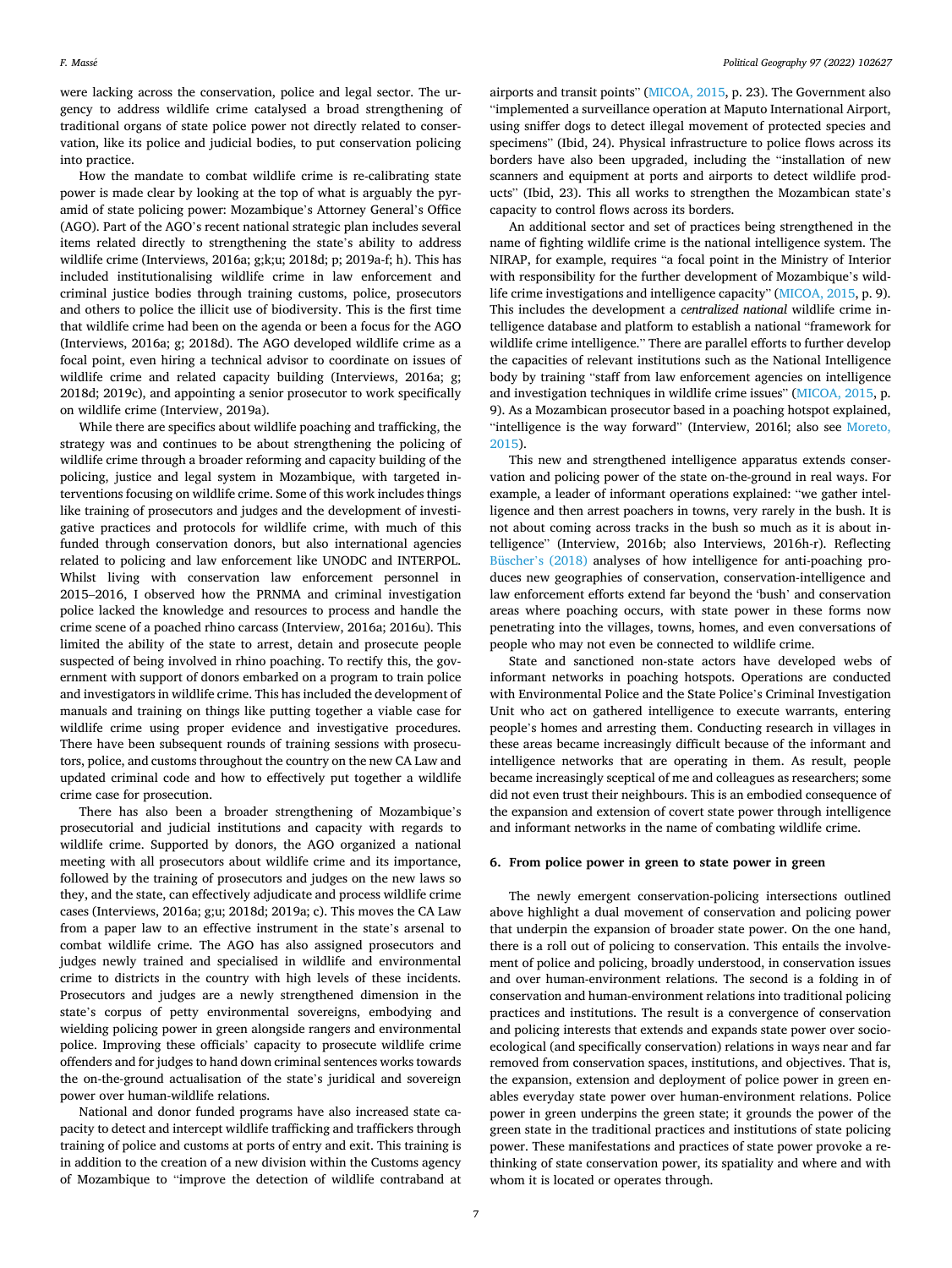Police power in green, however, extends beyond wildlife crime and biodiversity conservation. For example, reflecting the biopolitical underpinnings of policing, there are calls for the increased policing of human-wildlife relations for the purposes of public health in response to the COVID-19 pandemic and zoonotic disease risks. States are also positioning policing as central in responding to disruptive socioecological orders caused by the climate crisis. The UN Police Adviser and Director of the Police Division has stated "the police will be on the frontlines as first responders" to the security threats posed by climate change and environmental crime ([Carrilho, 2019\)](#page-8-0). Police departments in the US are citing climate change as reasons for seeking military equipment (Redden & [Kaufman, 2021\)](#page-9-0), and a report on the future of policing in England and Wales states "Policy responses to climate change will require new legal mechanisms that will in turn require rigorous policing" ([College of Policing, 2020](#page-8-0), p. 42). Possible examples given are "enforcing regulations in carbon trading" and "more state involvement in identifying and holding responsible those who cause environmental harm." There are already examples of carbon sequestration (Cavanagh, [Vedeld, and Trædal 2015; Asiyanbi, 2016\)](#page-8-0) and 'green' energy ([Dunlap,](#page-8-0)  [2021\)](#page-8-0), for example, becoming securitized or subject to other forms of policing power. To what extent are such relations, natures, or threats to these relations, becoming subject to a more subtle, yet no less powerful, policing? The strengthening, extending and expanding of policing in response to socio-ecological concerns is becoming mainstreamed into future state planning and practices about how to govern unwanted, unruly, and threatening socio-ecological relations. These are all signs of police power in green and the green state in practice.

This article ends by discussing three conceptual takeaways that police power in green offers for analyses concerning state power broadly and policing power more specifically. It is through these three contributions that police power in green can help advance 'political ecologies of the state' ([Harris, 2017;](#page-8-0) [Loftus, 2020\)](#page-8-0) and understandings of the operationalisation and materialisation of the green state.

The first, is how police power in green extends and expands the geographies of state conservation power, which in turn extends and expands police power itself to new spheres or concerns. While not always spatialised to conservation areas, productive analyses of state conservation power are often limited to spatialities directly related to conservation areas, such as buffer zones or areas adjacent them. The productive work on the militarisation and securitisation of conservation in response to IWT and its in broader national and security politics documents and examines how this has strengthened state power in often remote areas through the securing of conservation space via (para) military practices [\(Lunstrum, 2014;](#page-8-0) [Duffy, 2016;](#page-8-0) [Mabele, 2016](#page-8-0); [Mar](#page-8-0)[ijnen, 2017](#page-8-0); [Ramutsindela, 2016\)](#page-9-0). Some work also highlights how, to pre-empt the breaches of conservation territories by poachers, the state has extended itself outside of these territories and into communities around them [\(Büscher, 2018;](#page-8-0) Mushonga & [Frank, 2020\)](#page-9-0). In documenting these new geographies of conservation, Büscher highlights an example of extending the spatiality of state conservation power through intelligence practices. In these cases, however, there is still a direct connection to securing *conservation space* and on poaching specifically. The threat here is still a threat to the integrity of a protected area. Police power in green and its focus on flows, activities, and human-environment relations country-wide (and beyond) is less about a form of *spatial* ordering and integrity, and more concerned with socio-ecological ordering not necessarily bound to a specific spatial or sub-national territorial entity.

This shift to a conservation policing detached from conservation space is important for thinking about political ecological critiques of protected areas and the need to move beyond these territorialised forms of conservation. As states are unlikely to give up power and may look to increase power over socio-ecological relations, policing, and more specifically police power in green, is one way that states might seek to exert such power beyond traditionally defined conservation spaces. This broader form of policing allows states to exert control over socio-

ecological relations in a less explicitly spatialised or territorialised way. This is a potentiality that political ecologists and those calling for less spatialised, but still socially just, forms of conservation need to pay attention to.

Second, when looking at the workings of conservation power beyond conservation spaces, this power is often still rooted in conservation and conservation-development institutions of the state. The turn to policing also shifts power beyond and outside of conservation actors and institutions to the traditional organs of state policing power – the police and its various manifestations, legal system, judiciary and broader law enforcement and criminal justice system. Policing-related institutions on the international scale are also becoming more involved in supporting states to control unwanted, and specifically illicit, human-environment relations. What the case of Mozambique and broader global efforts demonstrate is that rather than merely layering on niche, conservationrelated law, capacity-building and policing, addressing wildlife crime and the need to exert power over socio-ecological relations deemed threatening to the state is prompting a broader overhaul and strengthening of policing, legal, and judicial apparatus, practices, and powers that spill beyond environmental concerns. Advancing understandings of political ecologies of the state thus requires turning the analytical lens towards these institutions, actors and practices.

Third, police power in green brings together insights on how locating and examining police power uncovers the everyday practices of state power [\(Coleman, 2009](#page-8-0), [2016](#page-8-0)) with political ecological work on locating power over nature and human-environment relations in grounded practices (Ahlborg & [Nightingale, 2018](#page-8-0)). More specifically, police power in green grounds the green state, and green state power, in specific policing practices. Police power in green is one way through which the green state becomes exercised, felt, and experienced across state space from the most rural areas to borders, airports, highways and the courtroom. A necessary concern here, and thus area for future research, is how police power in green gets extended over specific groups of humans, nonhumans, practices, and relations and with what socio-economic and ecological impacts. Who and what experiences the green state through these policing practices, to what extent, and with what implications is a pressing question that requires further critical examination to understand where such policing may be fit for purpose, and where it may fall foul and need to be held to account.

## **7. Conclusion**

I began this article by arguing that political ecology could do well to give more attention to policing and police power. This is in response to the increasing role of policing, broadly defined, in responding to environmental crime and regulating socio-ecological orders. Beyond political ecologists, the article also speaks to political geographers more broadly concerned with state-environment relations and state power. Specifically, I have examined how the *greening* of the state and the elevation of environment concerns broadly, and environmental crimes specifically, to core state imperatives is re-working and re-calibrating state policing power. I detail how this is materialising on-the-ground in Mozambique in response to the joint conservation-criminal concern of wildlife poaching and trafficking. Using the case of Mozambique and broader, global efforts to strengthen police power over illicit use of wildlife, I argued that the extension and expansion of police power in green is occurring through the de-territorialisation of conservation law and criminality beyond conservation spaces, the creation of new environmental police institutions, and the strengthening and expansion of traditional policing, enforcement and criminal justice institutions to address wildlife crime.

I combined these insights with an analysis of the intersections between theories of policing power, conservation power, and broader state power to put forward three conceptual contributions to help think further about the political ecologies of the state and the green state specifically. First, police power in green moves analysis of conservation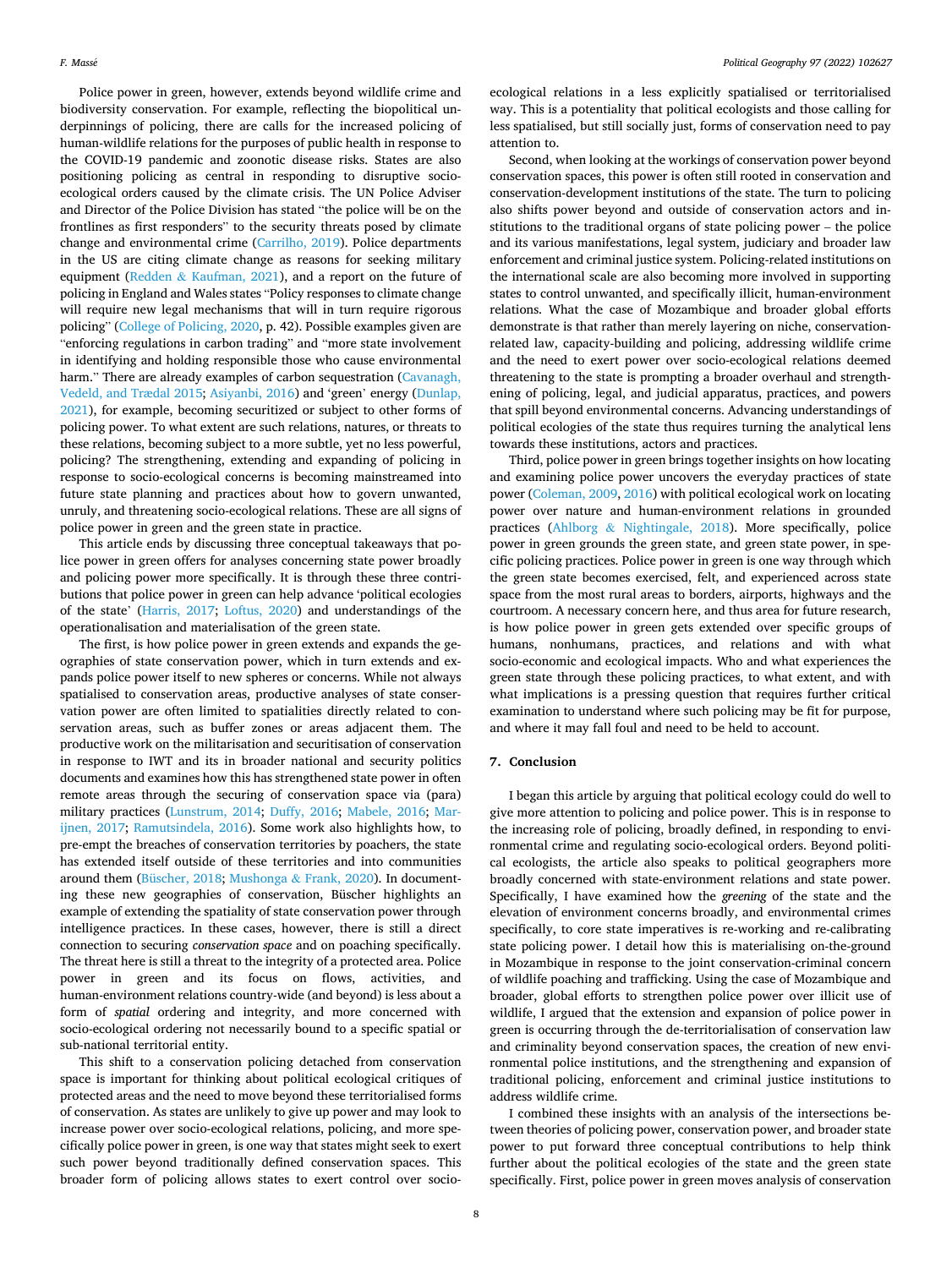<span id="page-8-0"></span>power away from the *spatial* ordering of human-environment relations as traditionally understood in the working of conservation power, to a focus on socio-ecological ordering, and importantly flows and activities deemed to threaten desired orders without fixing this power to conservation space. Second, police power in green brings much needed attention to how socio-ecological concerns are recalibrating and strengthening the traditional organs of state policing power. Third, and taking the first two into account, police power in green grounds the green state, and green state power, in specific policing practices that are felt, experienced and shape human-environment and state-society relations more broadly.

There are genuine urgencies around environmental harms and joint ecological-criminal concerns that require regulation, and in some cases policing, of human-environment relations. In thinking beyond wildlife crime, this article prompts further research, including for what purposes are certain human-environment relations subject to increased police power and on what grounds? A further question that arises, and that requires more critical attention, is that to what extent is police power in green reflective of and applied to genuine ecological concerns, and to what extent is it applied to human-environment relations deemed threatening to certain socio-ecological orders that underpin the neoliberal, capitalist ordering desired by states? How might this shape who and what is subject to police power in green? Put another way, to whom and what is police power in green accountable? This is a potential next step in thinking critically about the relationship between police power and political ecologies of the state.

### **Declaration of interests**

The authors declare that they have no known competing financial interests or personal relationships that could have appeared to influence the work reported in this paper.

#### **Funding sources**

This work was supported by the Social Sciences and Humanities Research Council of Canada (SSHRC) and European Research Council Grant # 694995 (BIOSEC).

## **Acknowledgements**

I would like to thank Jared Margulies, Brittany Gilmer, Anwesha Dutta, Jason Luger, Brock Bersaglio and Charis Enns for comments on a draft versions or earlier aspects of this paper, and to Elizabeth Lunstrum for working through many of these ideas with me at the very early stages. This research was funded by SSHRC and European Research Council Grant # 694995 (BIOSEC).

### **Appendix A. Supplementary data**

Supplementary data to this article can be found online at [https://doi.](https://doi.org/10.1016/j.polgeo.2022.102627)  [org/10.1016/j.polgeo.2022.102627.](https://doi.org/10.1016/j.polgeo.2022.102627)

### **References**

- [Adey, P. \(2010\). Vertical security in the megacity: Legibility, mobility and aerial politics.](http://refhub.elsevier.com/S0962-6298(22)00041-5/sref4)  *[Theory, Culture](http://refhub.elsevier.com/S0962-6298(22)00041-5/sref4) & Society, 27*(6), 51–67.
- [Ahlborg, H., & Nightingale, A. J. \(2018\). Theorizing power in political ecology: The](http://refhub.elsevier.com/S0962-6298(22)00041-5/sref5)  [where of power in resource governance projects.](http://refhub.elsevier.com/S0962-6298(22)00041-5/sref5) *Journal of Political Ecology, 25*(1), 381–[401](http://refhub.elsevier.com/S0962-6298(22)00041-5/sref5).
- [Asiyanbi, A. P. \(2016\). A political ecology of REDD](http://refhub.elsevier.com/S0962-6298(22)00041-5/sref6)+: Property rights, militarised [protectionism, and carbonised exclusion in Cross River.](http://refhub.elsevier.com/S0962-6298(22)00041-5/sref6) *Geoforum, 77*, 146–156.
- [Benjaminsen, T., Buhaug, H., McConnell, F., Sharp, J., & Steinberg, P. \(2017\). Political](http://refhub.elsevier.com/S0962-6298(22)00041-5/sref7)  [geography and the environment.](http://refhub.elsevier.com/S0962-6298(22)00041-5/sref7) *Political Geography, 100*(56), A1–A2.
- [Bloch, S. \(2021\). Police and policing in geography: From methods, to theory, to praxis.](http://refhub.elsevier.com/S0962-6298(22)00041-5/sref8)  *[Geography Compass, 15](http://refhub.elsevier.com/S0962-6298(22)00041-5/sref8)*(3), Article e12555.
- [Bluwstein, J., & Lund, Jens Friis \(2018\). Territoriality by conservation in the](http://refhub.elsevier.com/S0962-6298(22)00041-5/sref9) selous–[niassa corridor in Tanzania.](http://refhub.elsevier.com/S0962-6298(22)00041-5/sref9) *World Development, 101*, 453–465.
- [Bridge, G. \(2014\). Resource geographies II: The resource-state nexus.](http://refhub.elsevier.com/S0962-6298(22)00041-5/sref11) *Progress in Human [Geography, 38](http://refhub.elsevier.com/S0962-6298(22)00041-5/sref11)*(1), 118–130.
- Büscher, B. (2018). From biopower to ontopower? Violent responses to wildlife crime and the new geographies of conservation. *Conservation and Society, 16*(2), 157–169. [https://doi.org/10.4103/cs.cs\\_16\\_159](https://doi.org/10.4103/cs.cs_16_159)
- Carrilho, L. (2019). *Police as first Responders to the climate Crisis. Medium*. Retrieved from [https://medium.com/we-the-peoples/police-as-first-responders-to-the-global-cli](https://medium.com/we-the-peoples/police-as-first-responders-to-the-global-climate-crisis-d4896f4d8ec)  [mate-crisis-d4896f4d8ec.](https://medium.com/we-the-peoples/police-as-first-responders-to-the-global-climate-crisis-d4896f4d8ec)
- [Cavanagh, C. J., Vedeld, Pål Olav, & Trædal, Leif Tore \(2015\). Securitizing REDD](http://refhub.elsevier.com/S0962-6298(22)00041-5/sref14)+? [Problematizing the emerging illegal timber trade and forest carbon interface in East](http://refhub.elsevier.com/S0962-6298(22)00041-5/sref14)  Africa. *[Geoforum, 60](http://refhub.elsevier.com/S0962-6298(22)00041-5/sref14)*, 72–82.
- [Cavanagh, C. J., & Himmelfarb, D. \(2014\).](http://refhub.elsevier.com/S0962-6298(22)00041-5/sref15) "Much in Blood and money": Necropolitical [ecology on the margins of the Uganda protectorate.](http://refhub.elsevier.com/S0962-6298(22)00041-5/sref15) *Antipode*.
- Coleman, M. (2009). What counts as the politics and practice of security, and where? Devolution and immigrant insecurity after 9/11. *Annals of the Association of American Geographers, 99*(5), 904–913.<https://doi.org/10.1080/00045600903245888>
- Coleman, M. (2016). State power in blue. *Political Geography, 51*, 76–86. [https://doi.org/](https://doi.org/10.1016/j.polgeo.2016.01.008)  [10.1016/j.polgeo.2016.01.008](https://doi.org/10.1016/j.polgeo.2016.01.008)
- College of Policing. (2020). *Policing in England and Wales: Future operating environment 2040*. Retrieved from [https://paas-s3-broker-prod-lon-6453d964-1d1a-432a-9260](https://paas-s3-broker-prod-lon-6453d964-1d1a-432a-9260-5e0ba7d2fc51.s3.eu-west-2.amazonaws.com/s3fs-public/2020-08/future-operating-environment-2040.pdf) [-5e0ba7d2fc51.s3.eu-west-2.amazonaws.com/s3fs-public/2020-08/future-operat](https://paas-s3-broker-prod-lon-6453d964-1d1a-432a-9260-5e0ba7d2fc51.s3.eu-west-2.amazonaws.com/s3fs-public/2020-08/future-operating-environment-2040.pdf) [ing-environment-2040.pdf.](https://paas-s3-broker-prod-lon-6453d964-1d1a-432a-9260-5e0ba7d2fc51.s3.eu-west-2.amazonaws.com/s3fs-public/2020-08/future-operating-environment-2040.pdf)
- Corson, C. A. (2016). *[Corridors of power: The politics of environmental Aid to Madagascar](http://refhub.elsevier.com/S0962-6298(22)00041-5/sref18)*. [Yale University Press.](http://refhub.elsevier.com/S0962-6298(22)00041-5/sref18)
- Death, C. (2016). *[The green state in Africa](http://refhub.elsevier.com/S0962-6298(22)00041-5/sref19)*. Yale University Press.
- [Devine, J. \(2014\). Counterinsurgency ecotourism in Guatemala](http://refhub.elsevier.com/S0962-6298(22)00041-5/sref20)'s Maya biosphere reserve. *[Environment and Planning D: Society and Space, 32](http://refhub.elsevier.com/S0962-6298(22)00041-5/sref20)*, 984–1001.
- [Dongol, Y., & Neumann, R. \(2021\). State-making through conservation: The case of post](http://refhub.elsevier.com/S0962-6298(22)00041-5/sref21)conflict Nepal. *[Political Geography, 85](http://refhub.elsevier.com/S0962-6298(22)00041-5/sref21)*.
- [Duffy, R. \(2001\). Peace parks: The paradox of globalisation.](http://refhub.elsevier.com/S0962-6298(22)00041-5/sref22) *Geopolitics, 6*(2), 1–26. [Duffy, R. \(2016\). War, by conservation.](http://refhub.elsevier.com/S0962-6298(22)00041-5/sref23) *Geoforum, 69*, 238–248.
- [Dunlap, A. \(2021\). Renewable energy and the war of progress.](http://refhub.elsevier.com/S0962-6298(22)00041-5/sref24) *The Peace Chronicle, 13*(1),
- 42–[51](http://refhub.elsevier.com/S0962-6298(22)00041-5/sref24). Eckersley, R. (2004). *[The green state: Rethinking democracy and sovereignty](http://refhub.elsevier.com/S0962-6298(22)00041-5/sref25)*. MIT Press. [Fletcher, R. \(2010\). Neoliberal environmentality: Towards a poststructuralist political](http://refhub.elsevier.com/S0962-6298(22)00041-5/sref26)
- [ecology of the conservation debate.](http://refhub.elsevier.com/S0962-6298(22)00041-5/sref26) *Conservation and Society, 8*(3), 171–181. [Gore, M., Braszak, P., Brown, J., Cassey, P., Duffy, R., Fisher, J., Graham, J., Justo-](http://refhub.elsevier.com/S0962-6298(22)00041-5/sref27)
- [Hanani, R., Kirkwood, A., & Lunstrum, E. \(2019\). Transnational environmental](http://refhub.elsevier.com/S0962-6298(22)00041-5/sref27) [crime threatens sustainable development.](http://refhub.elsevier.com/S0962-6298(22)00041-5/sref27) *Nature Sustainability, 2*(9), 784–786.
- [Harris, L. M. \(2017\). Political ecologies of the state: Recent interventions and questions](http://refhub.elsevier.com/S0962-6298(22)00041-5/sref28)  going forward. *[Political Geography, 58](http://refhub.elsevier.com/S0962-6298(22)00041-5/sref28)*(May), 90–92.
- [Herbert, S. \(1996\). The normative ordering of police territoriality: Making and marking](http://refhub.elsevier.com/S0962-6298(22)00041-5/sref29)  [space with the Los Angeles police department.](http://refhub.elsevier.com/S0962-6298(22)00041-5/sref29) *Annals of the Association of American [Geographers, 86](http://refhub.elsevier.com/S0962-6298(22)00041-5/sref29)*(3), 567–582.
- Herbert, S. (1997). *[Policing space: Territoriality and the Los Angeles police department](http://refhub.elsevier.com/S0962-6298(22)00041-5/sref3)*. U of [Minnesota Press](http://refhub.elsevier.com/S0962-6298(22)00041-5/sref3).
- [Holmqvist, C., Bachmann, J., & Bell, C. \(2015\). Assemblages of war:police: An](http://refhub.elsevier.com/S0962-6298(22)00041-5/sref30) [introduction. In J. Bachmann, C. Bell, & C. Holmqvist \(Eds.\),](http://refhub.elsevier.com/S0962-6298(22)00041-5/sref30) *War, police and assemblages of intervention* (pp. 1–[14\). New York, NY: Routledge](http://refhub.elsevier.com/S0962-6298(22)00041-5/sref30).
- Jacoby, K. (2014). *[Crimes against nature: Squatters, poachers, thieves, and the hidden history](http://refhub.elsevier.com/S0962-6298(22)00041-5/sref31)  of American conservation*[. Univ of California Press.](http://refhub.elsevier.com/S0962-6298(22)00041-5/sref31)
- [Jessop, B. \(2007\).](http://refhub.elsevier.com/S0962-6298(22)00041-5/sref32) *State power*. Polity.
- Jessop, B. (2017). Nicos Poulantzas on political economy, political ecology, and democratic socialism. *Journal of Political Ecology, 24*(1). [https://doi.org/10.2458/](https://doi.org/10.2458/v24i1.20794) [v24i1.20794](https://doi.org/10.2458/v24i1.20794)
- [Johnson, A. \(2014\). Foucault: Critical theory of the police in a neoliberal age.](http://refhub.elsevier.com/S0962-6298(22)00041-5/sref33) *Theoria, 61*  [\(141\), 5](http://refhub.elsevier.com/S0962-6298(22)00041-5/sref33)–29.
- Kelly, A. B. (2011). Conservation practice as primitive accumulation. *Journal of Peasant Studies, 38*(4), 683–701. <https://doi.org/10.1080/03066150.2011.607695>
- [Kelly, A. B., & Ybarra, M. \(2016\). Introduction to themed issue: Green security in](http://refhub.elsevier.com/S0962-6298(22)00041-5/sref35) [protected areas.](http://refhub.elsevier.com/S0962-6298(22)00041-5/sref35) *Geoforum, 69*, 171–175.
- [Loftus, A. \(2020\). Political ecology II: Whither the state?](http://refhub.elsevier.com/S0962-6298(22)00041-5/sref36) *Progress in Human Geography, 44*  [\(1\), 139](http://refhub.elsevier.com/S0962-6298(22)00041-5/sref36)–149.
- Lunstrum, E. (2014). Green militarization: Anti-poaching efforts and the spatial contours of Kruger national Park. *Annals of the Association of American Geographers, 104*(4), 816–832. <https://doi.org/10.1080/00045608.2014.912545>
- [Mabele, M. B. \(2016\). Beyond forceful measures: Tanzania](http://refhub.elsevier.com/S0962-6298(22)00041-5/sref38)'s 'war on poaching' needs [diversified strategies more than militarised tactics.](http://refhub.elsevier.com/S0962-6298(22)00041-5/sref38) *Review of African Political [Economy, 44](http://refhub.elsevier.com/S0962-6298(22)00041-5/sref38)*(153), 487–498.
- [Margulies, J. D. \(2018\). The conservation ideological state apparatus.](http://refhub.elsevier.com/S0962-6298(22)00041-5/sref39) *Conservation and [Society, 16](http://refhub.elsevier.com/S0962-6298(22)00041-5/sref39)*(2), 181–192.
- [Marijnen, E. \(2017\). The 'green militarisation](http://refhub.elsevier.com/S0962-6298(22)00041-5/sref40)'of development aid: The European [commission and the Virunga national Park, DR Congo.](http://refhub.elsevier.com/S0962-6298(22)00041-5/sref40) *Third World Quarterly, 38*(7), [1566](http://refhub.elsevier.com/S0962-6298(22)00041-5/sref40)–1582.
- [Marijnen, E. \(2018\). Public authority and conservation in areas of armed conflict:](http://refhub.elsevier.com/S0962-6298(22)00041-5/sref2) [Virunga national Park as a 'state within a state](http://refhub.elsevier.com/S0962-6298(22)00041-5/sref2)'in Eastern Congo. *Development and [Change, 49](http://refhub.elsevier.com/S0962-6298(22)00041-5/sref2)*(3), 790–814.
- Massé, F. (2020). Conservation law enforcement: Policing protected areas. Annals of the *[Association of American Geographers, 110](http://refhub.elsevier.com/S0962-6298(22)00041-5/sref41)*(3), 758–773.
- Massé, F., Dickinson, H., Margulies, J., Joanny, L., Lappe-Osthege, T., & Duffy, R. (2020). [Conservation and crime convergence? Situating the 2018 London illegal wildlife](http://refhub.elsevier.com/S0962-6298(22)00041-5/sref42) trade conference. *[Journal of Political Ecology, 27](http://refhub.elsevier.com/S0962-6298(22)00041-5/sref42)*(1), 23–42.
- Massé, F., & Margulies, J. D. (2020). The geopolitical ecology of conservation: The [emergence of illegal wildlife trade as national security interest and the re-shaping of](http://refhub.elsevier.com/S0962-6298(22)00041-5/sref43)  [US foreign conservation assistance.](http://refhub.elsevier.com/S0962-6298(22)00041-5/sref43) *World Development, 132*, Article 104958.